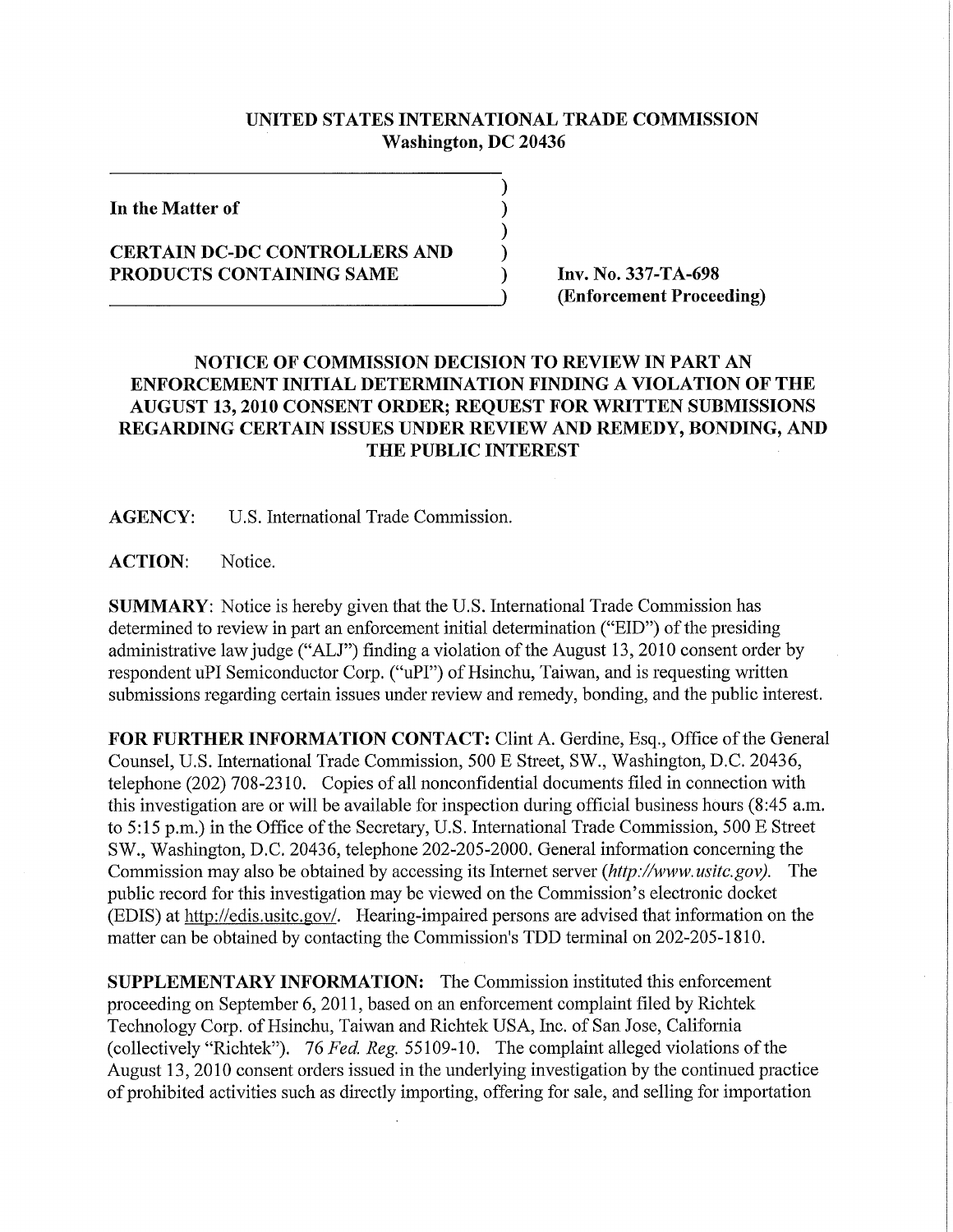into the United States and by knowingly aiding, abetting, encouraging, participating in, or inducing importation and sale in the United States by third parties of DC-DC controllers or products containing the same that infringe one or more of U.S. Patent Nos. 7,315,190 ("the '190 patent"); 6,414,470 ("the '470 patent"); and 7,132,717 ("the '717 patent"); or that contain or use Richtek's asserted trade secrets. The Commission's notice of institution of enforcement proceedings named uPI and Sapphire Technology Limited ("Sapphire") of Shatin, Hong Kong as respondents.

On April 11, 2012, the Commission issued notice of its determination not to review the ALJ's ID terminating the enforcement proceeding as to Sapphire based on a settlement agreement.

On June 8, 2012, the ALJ issued his EID finding a violation of the August 13, 2010 consent order by uPI. He found that, after issuance of the consent order, certain uPI DC-DC controllers and downstream products containing uPI accused controllers had been imported and/or sold in the United States without Richtek's consent or agreement. He made infringement findings as to certain claims of the '190, the '470, and the '717 patents. He found no misappropriation of Richtek's asserted trade secrets in violation of the consent order with respect to uPI's products developed after the consent order issued. Also, he recommended enforcement measures for uPI's violation that included: (1) modifying the consent order to clarify that the order applies (and has always applied) to all uPI affiliates; and (2) imposing a civil penalty of \$750,000 against uPI. On June 25,2012, uPI and Richtek each filed a petition for review of the EID; and on July 3, 2012, Richtek, uPI, and the Commission investigative attorney each filed a response to the opposing party's petition.

Upon review of the record and considering the parties' filings, the Commission has determined to review the EID in part. Specifically, the Commission has determined to review the following: the ALJ's finding of infringement of the '470 patent; the ALJ's finding of infringement of the '190 patent; and the ALJ's determination that uPI violated the August 13, 2010 consent order on 75 days.

On review, with respect to violation of the August 13, 2010 consent order, the parties are requested to submit briefing limited to the following issues:

- (1) What is the test for determining whether uPI violated the following consent order prohibition: "knowingly aid, abet, encourage, participate in, or induce importation into the United States, the sale for importation into the United States, or the sale, offer for sale, or use in the United States after importation," without the consent or agreement of Richtek, any DC-DC controllers or products containing same which infringe the asserted patent claims or are made using Richtek's trade secrets? August 13, 2010 consent order,  $\P$  A.
- (2) Explain whether or not there is a factual basis in the evidentiary record that proves that a violation of the "knowingly aid, abet, encourage, participate in, or induce"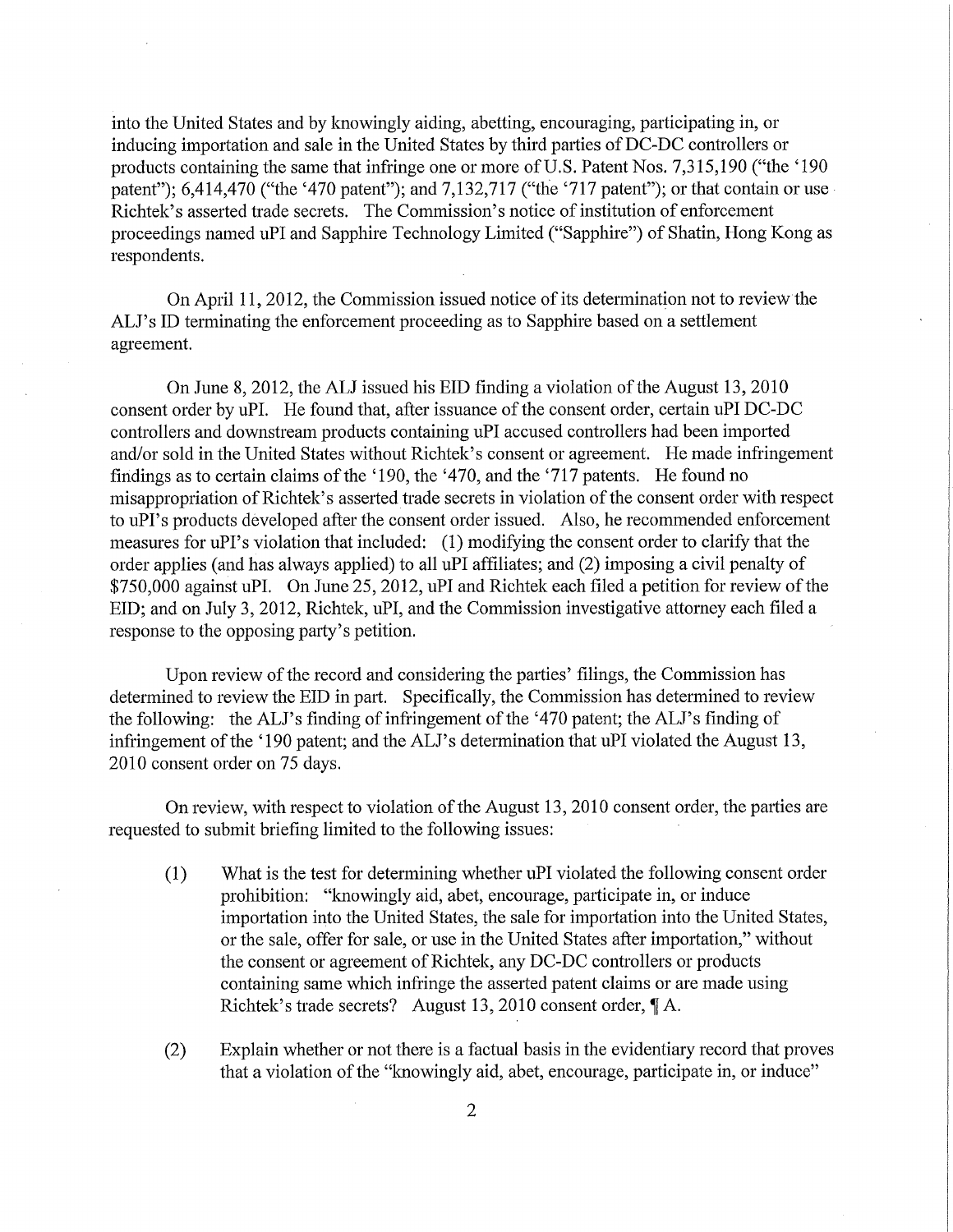prohibition of paragraph A of the August 13, 2010 consent order has occurred in view of the evidence of uPI's efforts to comply with the consent order.

- (3) Explain whether or not there is a factual basis in the evidentiary record that proves uPI has violated the following consent order prohibition: "import into the United States, sell for importation into the United States, or sell or offer for sale in the United States after importation" without the consent or agreement of Richtek of any DC-DC controllers or products containing same which infringe the asserted patent claims or contain Richtek's asserted trade secrets. August 13, 2010 consent order,  $\P$  A.
- (4) Please provide, based upon evidence in the record, the specific date(s) upon which an importation or sale in the United States occurred for each line item of the table on page 121 of the EID.

In addressing these issues, the parties are requested to make specific reference to the evidentiary record and to cite relevant legal authority. The Commission does not request additional briefing at this time on any other issues under review.

In connection with the final disposition of this investigation, the Commission may revoke the consent order and issue an order excluding the subject articles from entiy into the United States. *See* 19 C.F.R. § 210.75(b)(4)(iii). Accordingly, the Commission is interested in receiving written submissions that address the form of remedy, if any, that should be ordered. If a party seeks exclusion of an article from entry into the United States for purposes other than entry for consumption, the party should so indicate and provide information establishing that activities involving other types of entry either are adversely affecting it or likely to do so. For background, see *Certain Devices for Connecting Computers via Telephone Lines,* Inv. No. 337-TA-360, USITC Pub. No. 2843, Comm'n Op. at 7-10 (December 1994).

If the Commission contemplates revoking the consent order and issuing an exclusion order, it must consider the effects of that remedy upon the public interest. The factors the Commission will consider include the effect that an exclusion order would have on (1) the public health and welfare, (2) competitive conditions in the U.S. economy, (3) U.S. production of articles that are like or directly competitive with those that are subject to investigation, and (4) U.S. consumers. The Commission is therefore interested in receiving written submissions that address the aforementioned public interest factors in the context of this investigation.

If the Commission were to revoke the consent order and issue an exclusion order, the U.S. Trade Representative, as delegated by the President, has 60 days to approve or disapprove the Commission's action. *See* 19 U.S.C. § 1337(j) and the Presidential Memorandum of July 21, 2005. 70 *Fed. Reg.* 43251 (July 26, 2005). During this period, the subject articles would be entitled to enter the United States under bond, in an amount determined by the Commission. The Commission is therefore interested in receiving submissions concerning the amount of the bond that should be imposed if a remedy is ordered.